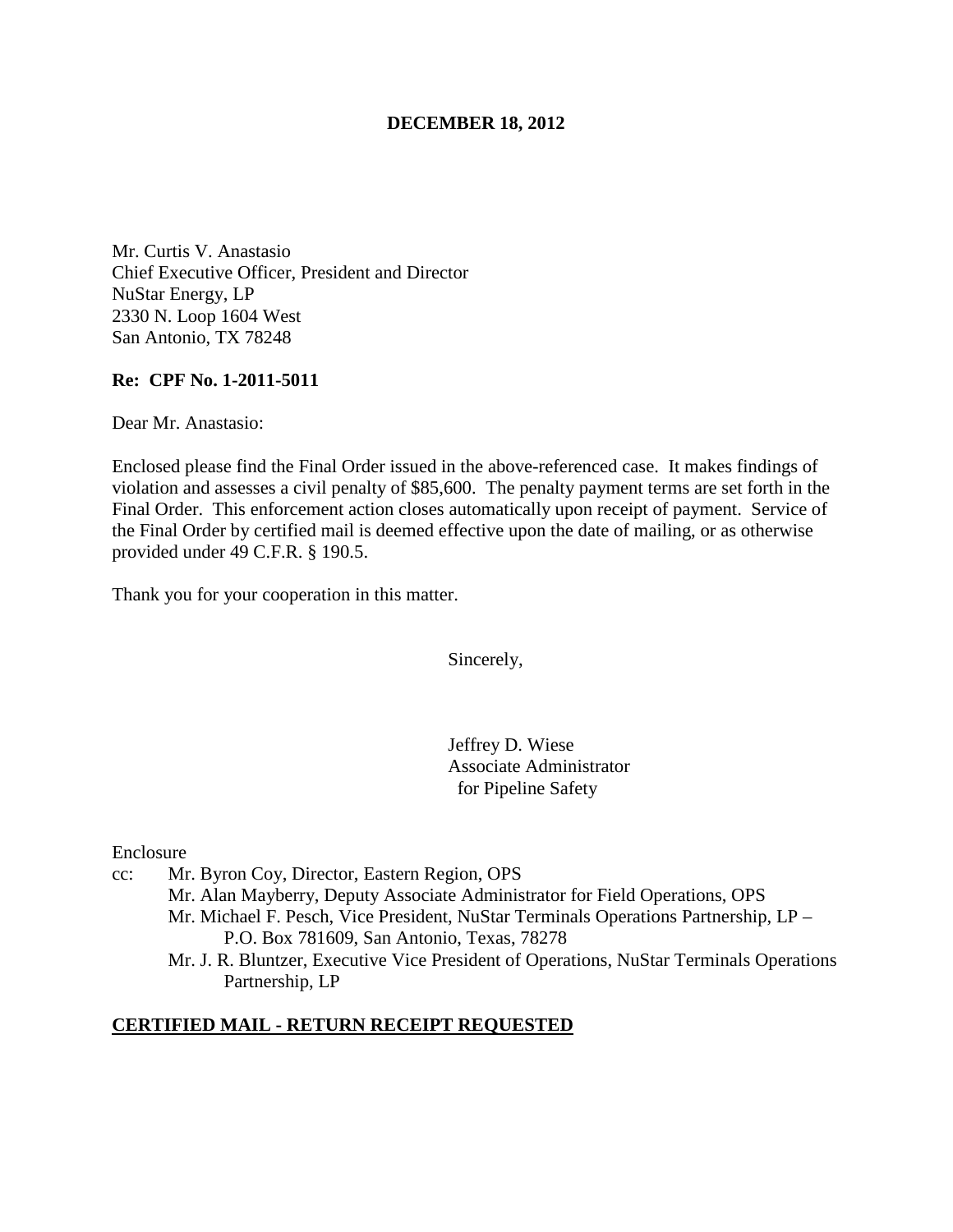## **U.S. DEPARTMENT OF TRANSPORTATION PIPELINE AND HAZARDOUS MATERIALS SAFETY ADMINISTRATION OFFICE OF PIPELINE SAFETY WASHINGTON, D.C. 20590**

| In the Matter of                                       |  |
|--------------------------------------------------------|--|
| <b>NuStar Terminals Operations</b><br>Partnership, LP, |  |

**Respondent. )** 

 $\overline{a}$ 

**\_\_\_\_\_\_\_\_\_\_\_\_\_\_\_\_\_\_\_\_\_\_\_\_\_\_\_\_\_\_\_\_\_\_\_\_** 

**\_\_\_\_\_\_\_\_\_\_\_\_\_\_\_\_\_\_\_\_\_\_\_\_\_\_\_\_\_\_\_\_\_\_\_\_)** 

**CPF No. 1-2011-5011** 

### **FINAL ORDER**

Between April 19 and 23, 2010, pursuant to 49 U.S.C. § 60117, a representative of the Pipeline and Hazardous Materials Safety Administration (PHMSA), Office of Pipeline Safety (OPS), conducted an on-site pipeline safety inspection of the facilities and records of NuStar Pipeline Operating Partnership, LP (NuStar or Respondent), in Linden, New Jersey. NuStar is a subsidiary of NuStar Energy, LP, which owns and operates 5,605 miles of refined product pipelines, 2,000 miles of anhydrous ammonia pipelines, and 812 miles of crude oil pipelines throughout the United States.<sup>1</sup>

As a result of the inspection, the Director, Eastern Region, OPS (Director), issued to Respondent, by letter dated November 28, 2011, a Notice of Probable Violation and Proposed Civil Penalty (Notice), which also included a warning pursuant to 49 C.F.R. § 190.205. In accordance with 49 C.F.R. § 190.207, the Notice proposed finding that NuStar had committed various violations of 49 C.F.R. Part 195 and proposed assessing a civil penalty of \$85,600 for the alleged violations. The warning item required no further action but warned the operator to correct the probable violation or face future potential enforcement action.

NuStar responded to the Notice by letter dated December 30, 2011 (Response). The company contested some of the allegations of violation, provided an explanation of its actions, and requested that the proposed civil penalty be reduced. Respondent did not request a hearing and therefore has waived its right to one.

# **FINDINGS OF VIOLATION**

The Notice alleged that Respondent violated 49 C.F.R. Part 195 as follows:

<sup>1</sup> http://www nustarenergy.com/COMPANY/Pages/default.aspx (last accessed March 8, 2012).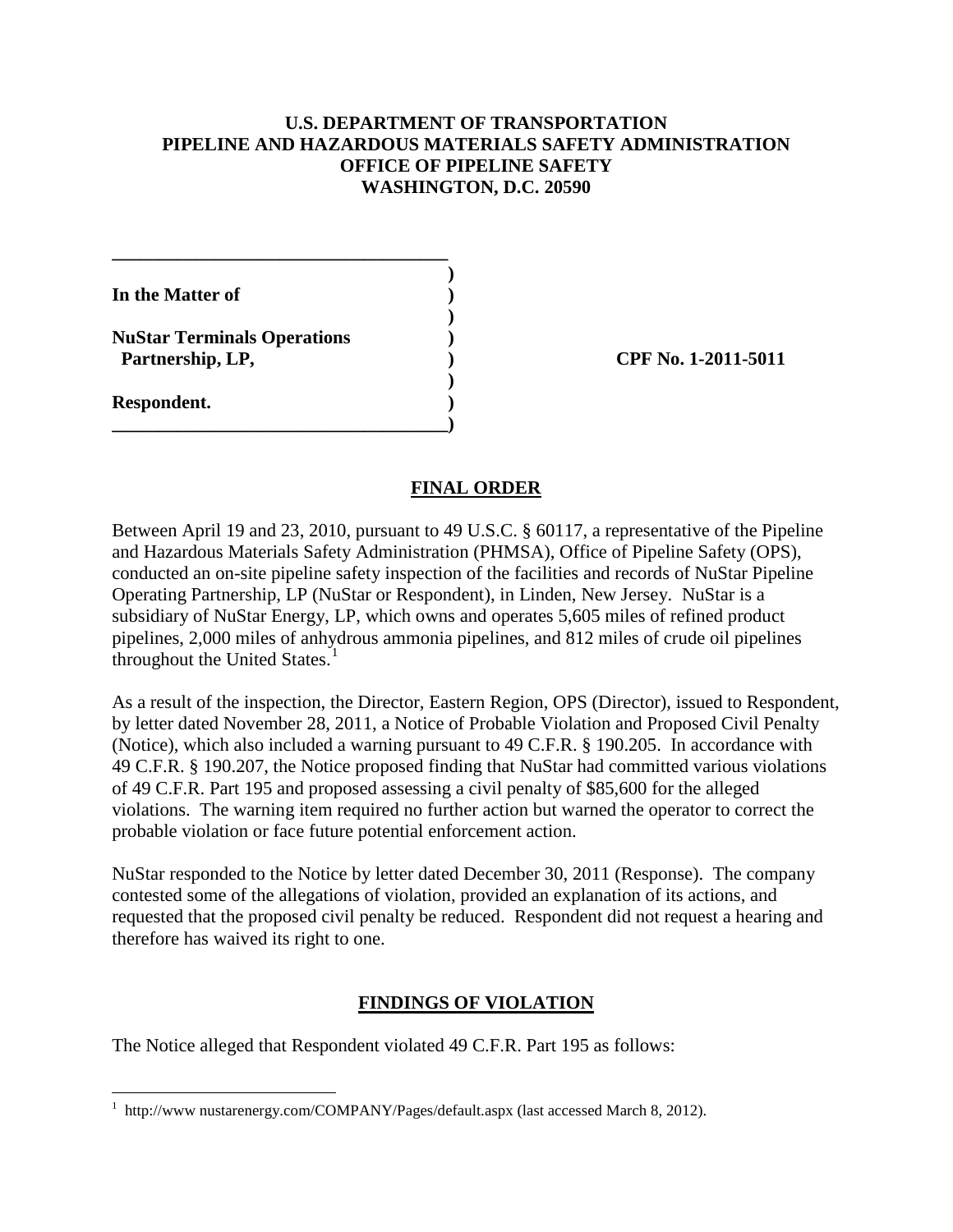**Item 1:** The Notice alleged that Respondent violated 49 C.F.R. § 195.404(b)(1), which states:

### **§ 195.404 Maps and records.**

- (a) ….
- (b) Each operator shall maintain for at least 3 years daily operating

records that indicate--

(1) The discharge pressure at each pump station.

The Notice alleged that Respondent violated 49 C.F.R. § 195.404(b)(1) by failing to properly maintain for at least three years daily operating records indicating the discharge pressure for each pump station. Specifically, the Notice alleged that NuStar's Pipeline Certificate forms had incomplete or missing discharge pressure readings for the company's Linden Terminal Station from August 8, 2008, through March 10, 2010, a period of approximately 579 days.<sup>2</sup>

In response, NuStar acknowledged that certain Pipeline Certificate forms had missing or incomplete data during the period in question.<sup>3</sup> Respondent explained that the forms required manifold pressures to be recorded on an hourly basis during intra-terminal transfers but that PHMSA's audit had revealed "this process was not always followed."

NuStar explained that, historically, the Linden Terminal Station had not been considered a "pipeline facility" but, rather, a marine terminal facility with intra-terminal piping.<sup>4</sup> The company noted that prior to its acquisition of the facility, the previous owner/operator had never considered the intra-terminal "Marine to Inland" pipelines as being subject to the pipeline safety regulations. Respondent stated that it had recognized the potential applicability of PHMSA regulations to the terminal and had employed internal and external regulatory expertise to assess the situation. Respondent further noted that during a PHMSA construction inspection of one of these lines (i.e., the Buckeye Transfer pipeline) in 2008, NuStar had inquired about the applicability of 49 C.F.R. Part 195 to the intra-terminal pipelines but could not get a definitive answer from the PHMSA inspector. Nevertheless, NuStar contended that in 2009 it made a unilateral decision to operate and maintain all intra-terminal transfer lines at the terminal in accordance with federal pipeline safety laws and regulations.

NuStar also contended that several of the lines at the facility were not subject to the requirements of § 195.404(b)(1). First, it stated there were no discharge records for the Buckeye Transfer pipeline because that line utilized a SCADA system which recorded pump discharge pressures on a continuous basis and that such records had been provided to the PHMSA auditors, with no concerns noted. Second, Respondent contended that its "LlN-STA-10" pipeline had not been used in hazardous liquid service for over 15 years and that it was physically disconnected from the hazardous liquid system; therefore, there were no pump discharge records to be maintained.<sup>5</sup>

<sup>5</sup> Response at 2.

<sup>&</sup>lt;sup>2</sup> Pipeline Safety Violation Report, (November 28, 2011) (Violation Report) at 3, and Exhibit A-1.

<sup>&</sup>lt;sup>3</sup> Specifically, NuStar acknowledged that the forms for the Marine to Inland lines did not always reflect manifold pressures on an hourly basis during intra-terminal transfers. Response at 2.

<sup>&</sup>lt;sup>4</sup> Response at 1.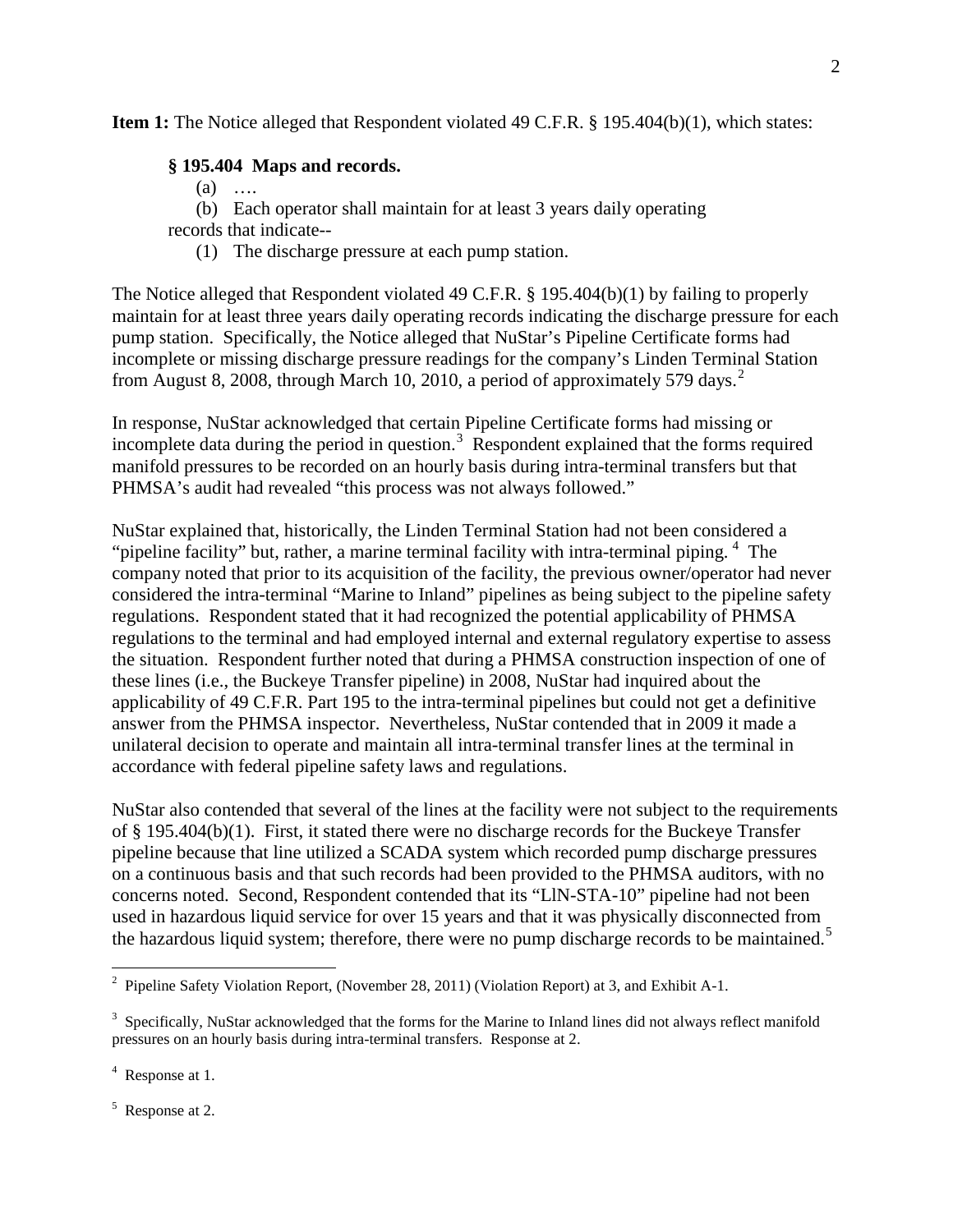As for Respondent's contention that the LlN-STA-10 line had been idle for years, I agree this allegation of violation does not apply to inactive lines since they obviously do not have discharge pressure records. As for the contention that the Buckeye Transfer line utilizes a SCADA system that records discharge pressures on a continuous basis, PHMSA never intended for these records to be included in the Notice.

In summary, NuStar has conceded that some of the company's discharge pressure records between 2008 and 2010 had missing and incomplete data. Accordingly, based upon a review of all of the evidence, I find that Respondent violated 49 C.F.R. § 195.404(b)(1) by failing to maintain for at least three years daily operating records indicating the discharge pressure of each pump station at its Linden Terminal Station.

**Item 2:** The Notice alleged that Respondent violated 49 C.F.R. § 195.404(c)(3), which states:

## **§ 195.404 Maps and records.**

(a) ….

(c) Each operator shall maintain the following records for the periods specified:

 $(1)$  …

(3) A record of each inspection and test required by this subpart shall be maintained for at least 2 years or until the next inspection or test is performed, whichever is longer.

The Notice alleged that Respondent violated 49 C.F.R. § 195.404(c)(3) by failing to maintain 51 right-of-way (ROW) inspection records for at least two years or until the next inspection or test is performed, whichever is longer. Specifically, the Notice alleged that a single ROW inspection record, dated November 10, 2009, was the only record provided to PHMSA for the period extending from the second quarter of calendar year (CY) 2008 through the second quarter of CY 2010. The Notice alleged that a NuStar employee had confirmed that a single November 10, 2009 ROW inspection record was the only documentation pertaining to the period in question. $6$ 

In its Response, NuStar acknowledged that it did not have proper ROW inspection records for 46, as opposed to 51, inspections.<sup>7</sup> The company stated that on November 10, 2009, NuStar began documenting ROW inspections on a bi-weekly basis in its Linden Right of Way Inspection Report (Linden Reports).<sup>8</sup> NuStar also contended that the PHMSA auditor was provided with the Linden Reports for the period running from November 10, 2009, through the time of the audit. The company contended that it did provide four ROW inspection records for inspections performed from November 10, 2009, to December 21, 2009.

 $7$  Response at 3.

<sup>&</sup>lt;sup>6</sup> Violation Report at 8.

<sup>&</sup>lt;sup>8</sup> Response at Exhibit C.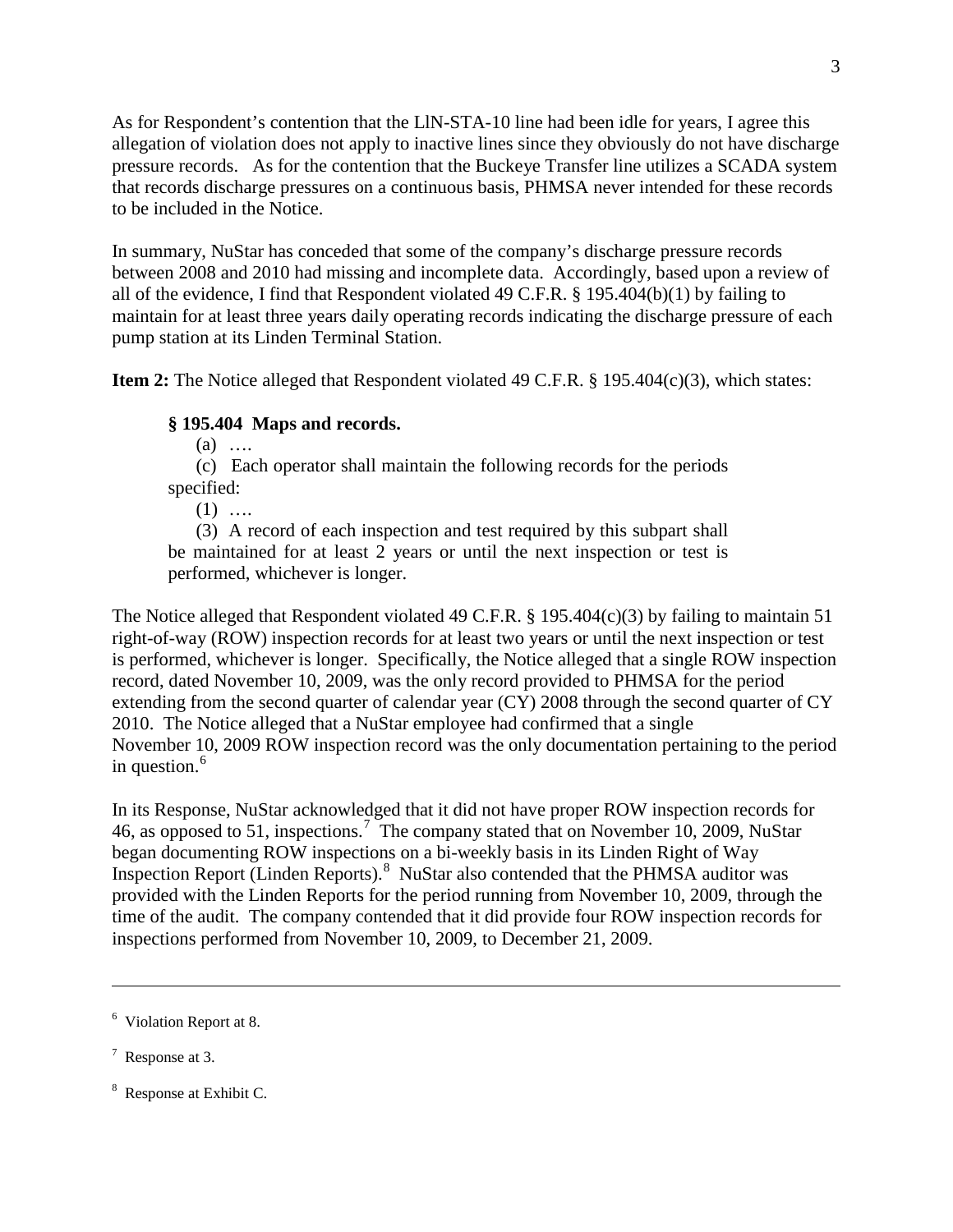A review of the evidence shows that Respondent did provide four ROW inspection records for November 10, 2009, November 24, 2009, and December 2009, but that still does not account for the vast bulk of the missing records. I find that the difference between the 51 ROW inspection records cited in the Notice and the 46 acknowledged by the Respondent is immaterial to the question of whether a violation occurred. Accordingly, based upon a review of all of the evidence, I find that Respondent violated 49 C.F.R. § 195.404(c)(3) by failing to maintain rightof-way inspection records for at least two years.

**Item 3:** The Notice alleged that Respondent violated 49 C.F.R. § 195.404(c)(3), which states:

#### **§ 195.404 Maps and records.**

(a) ….

(c) Each operator shall maintain the following records for the periods specified:

 $(1)$  …

(3) A record of each inspection and test required by this subpart shall be maintained for at least 2 years or until the next inspection or test is performed, whichever is longer.

The Notice alleged that Respondent violated 49 C.F.R. § 195.404(c)(3) by failing to maintain for at least two years inspection records for each mainline valve located at the Linden Terminal. Specifically, the Notice alleged that NuStar failed to maintain for CYs 2008 and 2009 records for 17 mainline-valve inspections conducted at the Linden Terminal in accordance with 49 C.F.R. § 195.420(b).<sup>9</sup> The Notice alleged that NuStar failed to provide valve inspection records for the following valves:

| <b>Line Segment</b>     | <b>Valve Name</b> |
|-------------------------|-------------------|
| $LIN-STA-10$            | 1. $MBV20$        |
|                         | MBV30<br>2.       |
|                         | 3. MBV40          |
| <b>Buckeye Transfer</b> | 4. MBVM10         |
|                         | 5. LTV20          |
|                         | 6. MBVM20         |
|                         | 7. LTV10          |
| Marine to Inland #1     | 8. MBV10          |
|                         | 9. MBV30          |
| Marine to Inland #2     | 10. MBV10         |
|                         | 11. MBV20         |
|                         | 12. MBV30         |
| Marine to Inland #3     | 13. MBV10         |
|                         | 14. MBV20         |
|                         | 15. MBV30         |

 9 49 C.F.R. § 195.420(b) requires that each operator shall inspect, at intervals not exceeding 7½ months but at least twice each calendar year, each mainline valve to determine that it is functioning properly.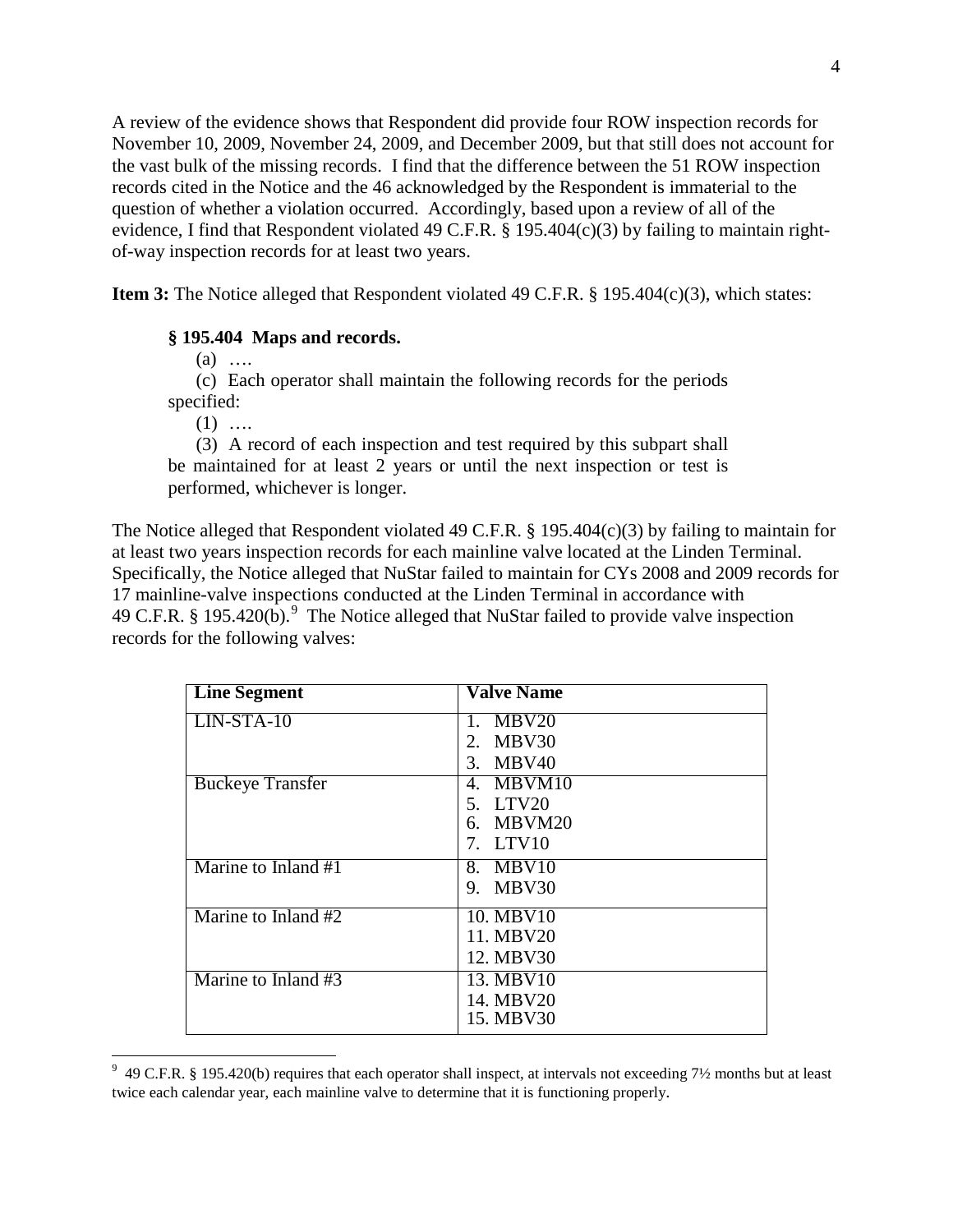| Marine to Inland #4 | 16. MBV20 |
|---------------------|-----------|
|                     | MBV30     |

In response, NuStar acknowledged that the company had failed to provide mainline-valve inspection documentation for CYs 2008 and 2009 for the four "Marine to Inland" pipelines listed above.10 However, NuStar maintained that the Buckeye Transfer pipeline did not begin transporting hazardous liquids until January 2009 and therefore no mainline inspections were required for this pipeline in 2008. Similarly, Respondent maintained that mainline valve inspections were not required for the LIN-STA-10 pipeline for 2008 or 2009, as this pipeline was idled and not transporting hazardous liquids.

As for the Buckeye Transfer pipeline, I agree. After a review of the NPMS data submitted by NuStar, I find that mainline-valve inspections were not required for this line in 2008 and, therefore, that no records needed to be maintained.

As for the LIN-STA-10 pipeline, I find that inspections of mainline valves were still required for this line since it had not been formally abandoned. An abandoned pipeline must be physically isolated from active pipelines, disconnected from all sources of liquids, purged of liquids, and sealed at both ends; only pipelines permanently removed from service are exempt from Part 195 regulations.<sup>11</sup> If a pipeline has not been abandoned according to  $\S 195.402(c)(10)$ , then it is considered active and the operator must comply with all requirements of Part 195. Accordingly, based upon a review of all of the evidence, I find that Respondent violated 49 C.F.R. § 195.404(c)(3) by failing to maintain for at least two years inspection records for each mainline valve on its LIN-STA-10 pipeline and the four "Marine to Inland" pipelines.

**Item 5:** The Notice alleged that Respondent violated 49 C.F.R. § 195.573(a)(1), which states:

### **§ 195.573 What must I do to monitor external corrosion control?**

(a) *Protected pipelines*. You must do the following to determine whether cathodic protection required by this subpart complies with § 195.571:

(1) Conduct tests on the protected pipeline at least once each calendar year, but with intervals not exceeding 15 months. However, if tests at those intervals are impractical for separately protected short sections of bare or ineffectively coated pipelines, testing may be done at least once every 3 calendar years, but with intervals not exceeding 39 months.

 $10$  Response at 4.

<sup>11 49</sup> C.F.R. § 195.2, See also, *In the Matter of Equistar Chemicals, LP*, PHMSA Interp. No. 08-003 (Apr. 6, 2009) (available at www.phmsa.dot.gov/pipeline/regs/interps) ("ceasing normal operation of a pipeline does not remove the pipeline from PHMSA's jurisdiction[;] [but] [i]f you have abandoned a Part 195 jurisdictional pipeline according to § 195.402(c)(10) the requirements no longer apply[;] [however,] [t]he abandoned pipeline may not be returned to service unless the pipeline was maintained according to Part 195 requirements while it was abandoned, or meets the requirements of a newly designed and constructed pipeline.")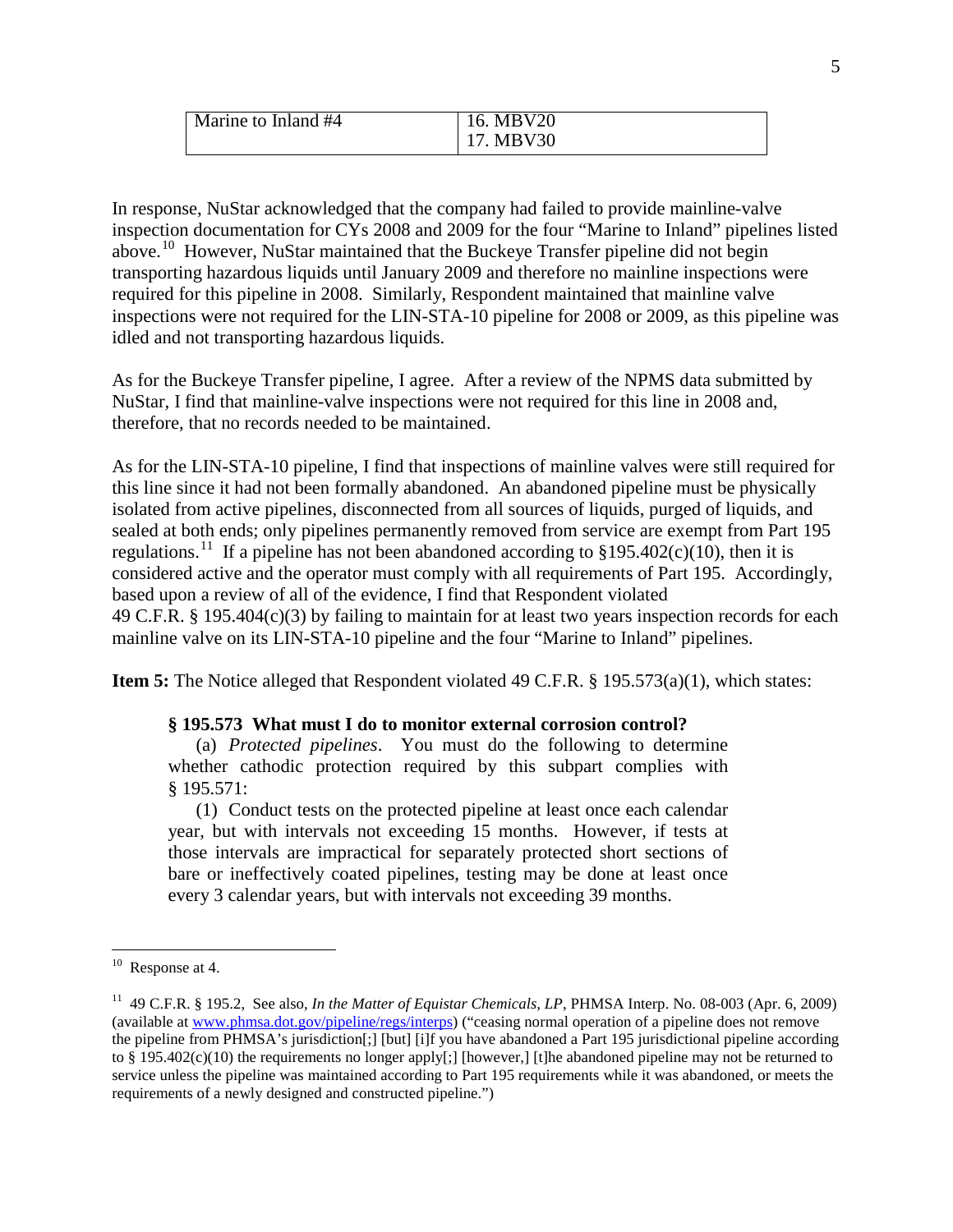The Notice alleged that Respondent violated 49 C.F.R. § 195.573(a)(1) by failing to conduct tests on cathodically protected (CP) pipelines at least once each calendar year, but with intervals not exceeding 15 months. Specifically, the Notice alleged that the company's corrosion control records showed an annual CP survey had been conducted on the pipeline system at the Linden Terminal on January 10, 2008, but not again until September 11, 2009, a period exceeding the required 15-month interval by six months. The Notice further alleged that NuStar personnel had acknowledged that the tests had exceeded the required 15-month interval.<sup>12</sup>

In response, Respondent acknowledged that it had exceeded the allowable interval between annual cathodic protection surveys by approximately three months between 2008 and 2009.<sup>13</sup>

The primary purpose of the annual testing required by  $\S 195.573(a)(1)$  is to provide an operator with information about whether it is providing adequate cathodic protection to its pipelines. I find that NuStar conducted tests on its CP pipelines January 10, 2008, but did not complete its next tests until September 11, 2009, which exceeded the required 15-month interval by three months and not the six months alleged in the Notice. Accordingly, based upon a review of all of the evidence, I find that Respondent violated 49 C.F.R. § 195.573(a)(1) by failing to conduct tests on CP pipelines at least once each calendar year, but with intervals not exceeding 15 months.

#### **ASSESSMENT OF PENALTY**

Under 49 U.S.C. § 60122, Respondent is subject to an administrative civil penalty not to exceed \$100,000 per violation for each day of the violation, up to a maximum of \$1,000,000 for any related series of violations. In determining the amount of a civil penalty under 49 U.S.C. § 60122 and 49 C.F.R. § 190.225, I must consider the following criteria: the nature, circumstances, and gravity of the violation, including adverse impact on the environment; the degree of Respondent's culpability; the history of Respondent's prior offenses; the Respondent's ability to pay the penalty and any effect that the penalty may have on its ability to continue doing business; and the good faith of Respondent in attempting to comply with the pipeline safety regulations. In addition, I may consider the economic benefit gained from the violation without any reduction because of subsequent damages, and such other matters as justice may require. The Notice proposed a total civil penalty of \$85,600 for the violations cited above.

As a preliminary matter, NuStar argued generally that several of the proposed penalties should be reduced on account of ambiguity that had arisen regarding the applicability of Part 195 to the Linden Terminal facility and because of the company's good-faith efforts to comply with the regulations. First, I would note that Respondent provided no evidence to support its contention that a PHMSA inspector could not provide a definitive answer as to whether 49 C.F.R. Part 195 applied to the intra-terminal pipelines. Second, in situations where there is genuine uncertainty regarding the applicability of Part 195 to an operator's facilities, PHMSA provides a readily

 $12$  Violation Report at 19, and Attachment A at 25.

 $13$  Response at 5.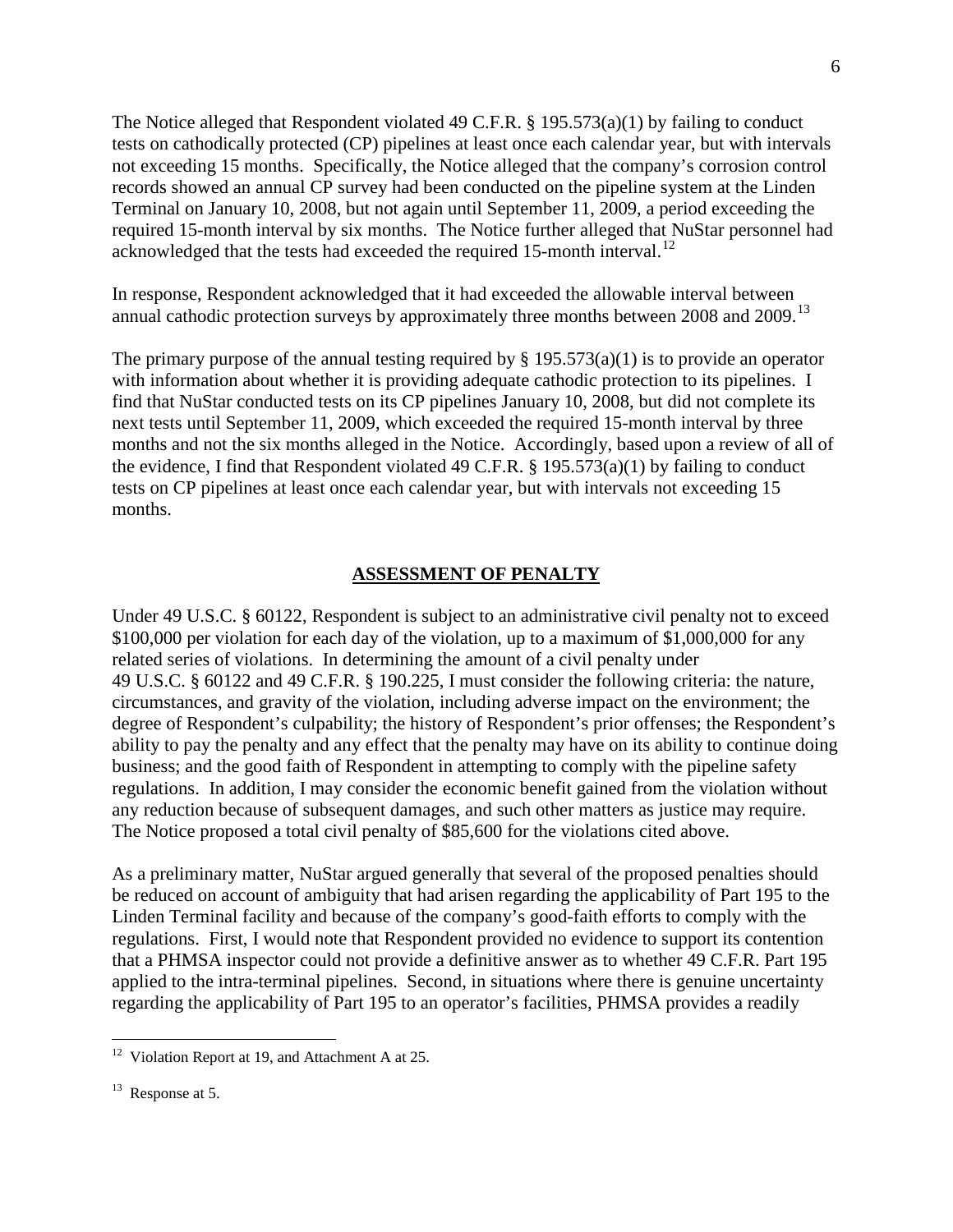available means of obtaining information and advice about compliance with pipeline safety regulations via PHMSA's website, phone line, or email or a formal request for an interpretation under 49 C.F.R. 190.11. There is no indication that NuStar availed itself any of these opportunities.

**Item 1:** The Notice proposed a civil penalty of \$10,700 for Respondent's violation of 49 C.F.R. § 195.404(b)(1), for failing to maintain for at least three years daily operating records indicating the discharge pressure for each pump station at the Linden Terminal Station. As discussed above, NuStar acknowledged that its Pipeline Certificate forms had missing and incomplete data but argued that the proposed penalty amount should be reduced for two reasons.

First, it argued that the company deserved credit for remedial actions it had taken following the inspection. NuStar asserted that as part of its "dedication to continuous improvement," it had revised its Pipeline Certificate forms and procedures and re-trained its personnel.<sup>14</sup> While such actions are commendable, I see no reason to mitigate a proposed penalty for actions that any reasonable and prudent operator would take in response to an allegation of violation.

Second, NuStar argued that the proposed penalty is inconsistent with penalties assessed against other operators for similar violations. In particular, the company compared the present case to *In the Matter of ConocoPhillips Pipe Line Company*, CPF No. 5-2011-5014, where the operator made no attempt to record discharge pressures, as the system was not even equipped with a pressure-reading device at the discharge location.<sup>15</sup> Respondent argued that despite these facts, PHMSA chose not to levy any monetary penalty. NuStar requested that PHMSA forego the proposed penalty in the instant case and reduce it to a warning item, to demonstrate a fairer and more consistent enforcement policy.

I find such arguments unconvincing. As a general matter, PHMSA proposes and assesses civil penalties on a case-by-case basis, depending upon the facts and circumstances presented in each case and the application of the assessment criteria set forth in 49 C.F.R. § 190.225. Respondent's citation of another case that may be "similar" to the present case does not acknowledge the reality that each case presents unique facts.

Moreover, I see no legal necessity to impose uniform penalties or remedies for similar violations. The Supreme Court has held that absent a statutory provision to the contrary, "uniformity of sanctions for similar violations" is not required.<sup>16</sup> Neither the Pipeline Safety Laws nor the implementing regulations require uniformity of penalties for similar violations. Not only is PHMSA not legally required to adhere to identical remedies, it would be impracticable to compare the factual circumstances of every past case when proposing or assessing penalties.<sup>17</sup>

 $\overline{a}$ 14 *Id.*

<sup>15</sup> *In the Matter of ConocoPhillips Pipe Line Company*, CPF No. 5-2011-5014, December 19, 2011. PHMSA final orders are accessible on the agency's website at http://primis.phmsa.dot.gov/comm/reports/enforce/Actions.

<sup>16</sup> *See* Butz v. Glover Livestock Commission Company, Inc., 411 U.S. 182, 186-87 (1973).

<sup>17</sup> *In the Matter of ExxonMobil Pipeline Company*, CPF No. 4-2004-5004, May 18 2009.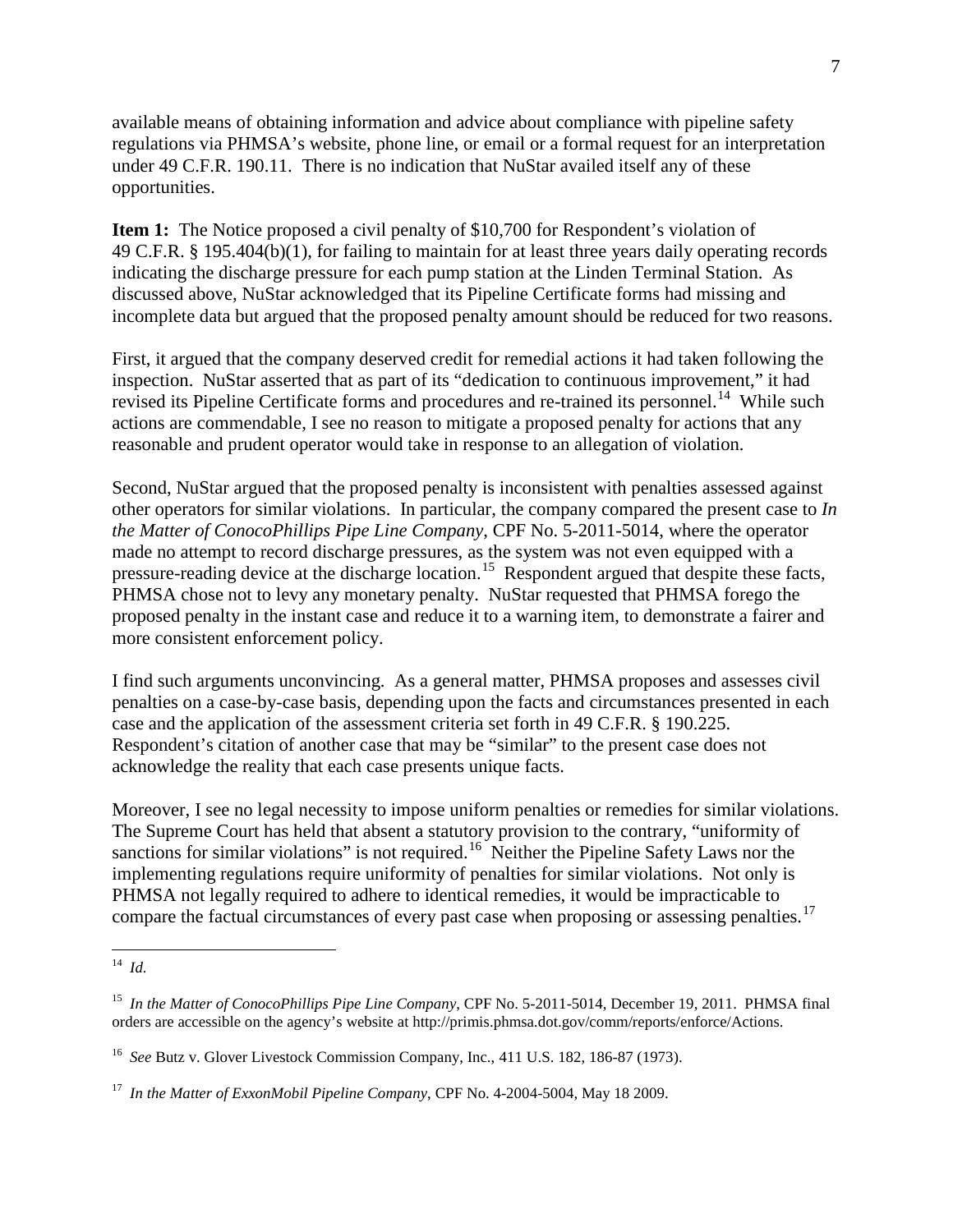In the *ConocoPhillips* case cited by Respondent, the operator failed to have a device to record the discharge pressure at the pump station; therefore, the compliance order required it to provide one. In contrast, NuStar used Pipeline Certificate forms that required manifold pressures to be recorded but the company failed to follow its own procedures requiring documentation of discharge pressures. The differing facts and circumstances of the two cases raise different gravity and risk considerations, and therefore resulted in different remedies being used to ensure future compliance.

Lastly, the proposed penalty in the instant case is based partially on NuStar's apparent awareness of the regulatory requirement; the record shows that some of the records in question included discharge pressure readings, while others did not. Finally, PHMSA also took into consideration Respondent's unique history of prior offenses.<sup>18</sup>

Accurate and complete discharge pressure readings are required to ensure safety by preventing over-pressuring of the pipeline outside the facility, including locations where the line crosses public roads. Given all of the penalty criteria outlined above, I find that the proposed penalty in this case is reasonable and fully supported by the record. Accordingly, having reviewed the record and considered the assessment criteria, I assess Respondent a civil penalty of \$10,700 for violation of 49 C.F.R. § 195.404(b)(1).

**Item 2:** The Notice proposed a civil penalty of \$24,100 for Respondent's violation of 49 C.F.R. § 195.404(c)(3), for failing to maintain 51 right-of-way inspection records for at least two years. Respondent requested a reduction in the proposed civil penalty, suggesting that the correct number of ROW inspections not properly documented was 46, rather than 51.

As discussed above, I found that the difference between the number of inadequate records alleged in the Notice and the number acknowledged by NuStar was immaterial for purposes of determining a violation. Likewise, I have reviewed the penalty calculation for this Item and determined that even if the lower number of disputed records were used, it would not affect the amount of the proposed penalty since the number of records involved was so large. In addition, the duration of the violation was from April 19, 2008, until PHMSA's inspection on April 19, 2010, approximately 730 days. In terms of culpability, Respondent knew of its responsibility to maintain the required records. Accordingly, having reviewed the record and considered the assessment criteria, I assess Respondent a civil penalty of \$24,100 for violation of 49 C.F.R. § 195.404(c)(3).

**Item 3:** The Notice proposed a civil penalty of \$24,100 for Respondent's violation of 49 C.F.R. § 195.404(c)(3), for failing to maintain inspection records for each mainline valve located at the Linden Terminal for at least two years. Respondent acknowledged that the company failed to provide mainline valve inspection documentation for CYs 2008 and 2009 on the "Marine to Inland" pipelines. As discussed above, I found that NuStar failed to maintain proper records for these lines and its LIN-STA-10 pipeline, but not the Buckeye Transfer line.

<sup>&</sup>lt;sup>18</sup> In the Matter of *NuStar Pipeline Operating Partnership, L.P.*, Final Order (CPF No. 3-2011-5005) (December 29, 2011); and *NuStar Pipeline Operating Partnership, L.P.*, Final Order (CPF No. 3-2008-5013) (September 13, 2010).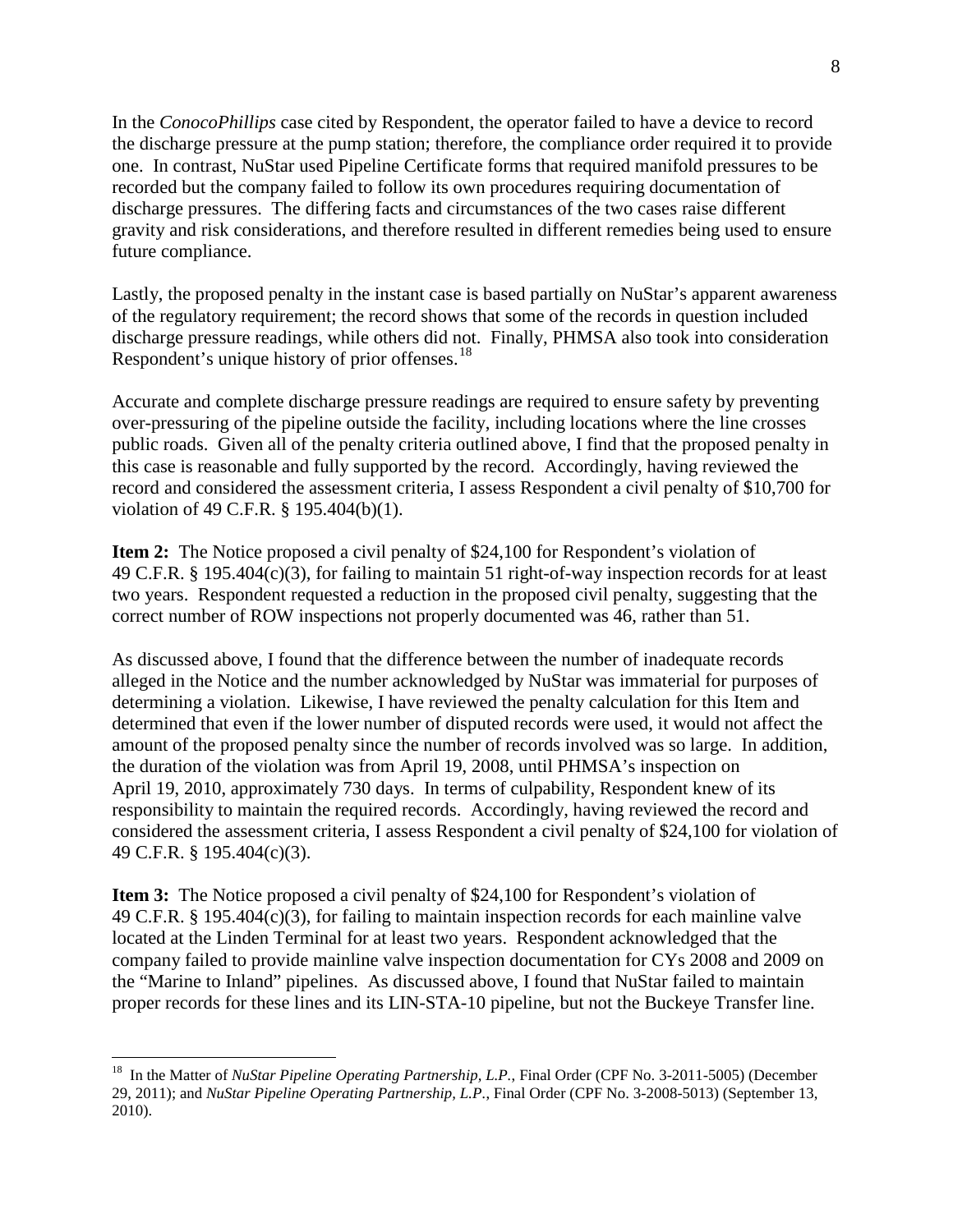The company argued that the proposed penalty should be reduced by 30 percent.<sup>19</sup>

I disagree. Given the number of missing inspection records and the number of valves that were not inspected over a two-year period, even with credit for the documentation submitted, the number of separate violations is so significant that no penalty reduction is warranted. Accordingly, having reviewed the record and considered the assessment criteria, I assess Respondent a civil penalty of \$24,100 for violation of 49 C.F.R. § 195.404(c)(3).

**Item 5:** The Notice proposed a civil penalty of \$26,700 for Respondent's violation of 49 C.F.R. § 195.573(a)(1), for failing to conduct tests on CP pipelines at least once each calendar year, but with intervals not exceeding 15 months. NuStar did not dispute the allegation of violation but requested that PHMSA reconsider the magnitude of penalty given the company's dedication to "ensuring safety, regulatory compliance, and asset preservation through properly functioning [CP] systems." As an illustration, NuStar proffered that it had invested over \$150,000 in capital improvements to the terminal's CP system over the past two years. Respondent also stated that it already spent over five times the proposed penalty amount in upgrades to its cathodic protection system. 20

While such measures may reflect a sincere and effective effort to improve safety, they do not constitute a basis for mitigating a penalty imposed for multiple, significant safety violations that occurred prior to an accident. PHMSA has indeed recognized a "good faith" defense for actions voluntarily taken by an operator before a violation occurs to achieve regulatory compliance but has not generally given credit for corrective actions taken in response to an accident or a pending enforcement proceeding.<sup>21</sup> In this case, I find that the actions taken by NuStar were largely ones that any reasonable and prudent operator would have taken to protect its facilities and operating personnel and do not constitute a basis for reducing a penalty.

Cathodic protection can limit external corrosion on buried pipelines through the application of direct electric current to the metal of the pipeline. Protection is achieved when current flows to the metal in an amount sufficient to prevent the loss of metal from the pipeline to the surrounding environment. If insufficient current is provided, corrosion can result. Accurate and timely CP information enables an operator to take action to remedy inadequate cathodic protection. I find the nature, circumstances, and gravity of NuStar's failure to conduct tests on CP pipelines within the required interval support assessment of the proposed penalty. Accordingly, having reviewed the record and considered the assessment criteria, I assess Respondent a civil penalty of \$26,700 for violation of 49 C.F.R. § 195.573(a)(1).

In summary, having reviewed the record and considered the assessment criteria for each of the Items cited above, I assess Respondent a total civil penalty of **\$85,600**.

 $19$  Response at 4.

 $20$  Response at 5.

<sup>21</sup> E.g.*, In the Matter of AGL Resources, Inc.*, Final Order, CPF No. 2-2006-3003 (July 7, 2009); and *Panhandle Eastern Pipeline Company*, Final Order, CPF No. 3-2008-1002 (June 17, 2011).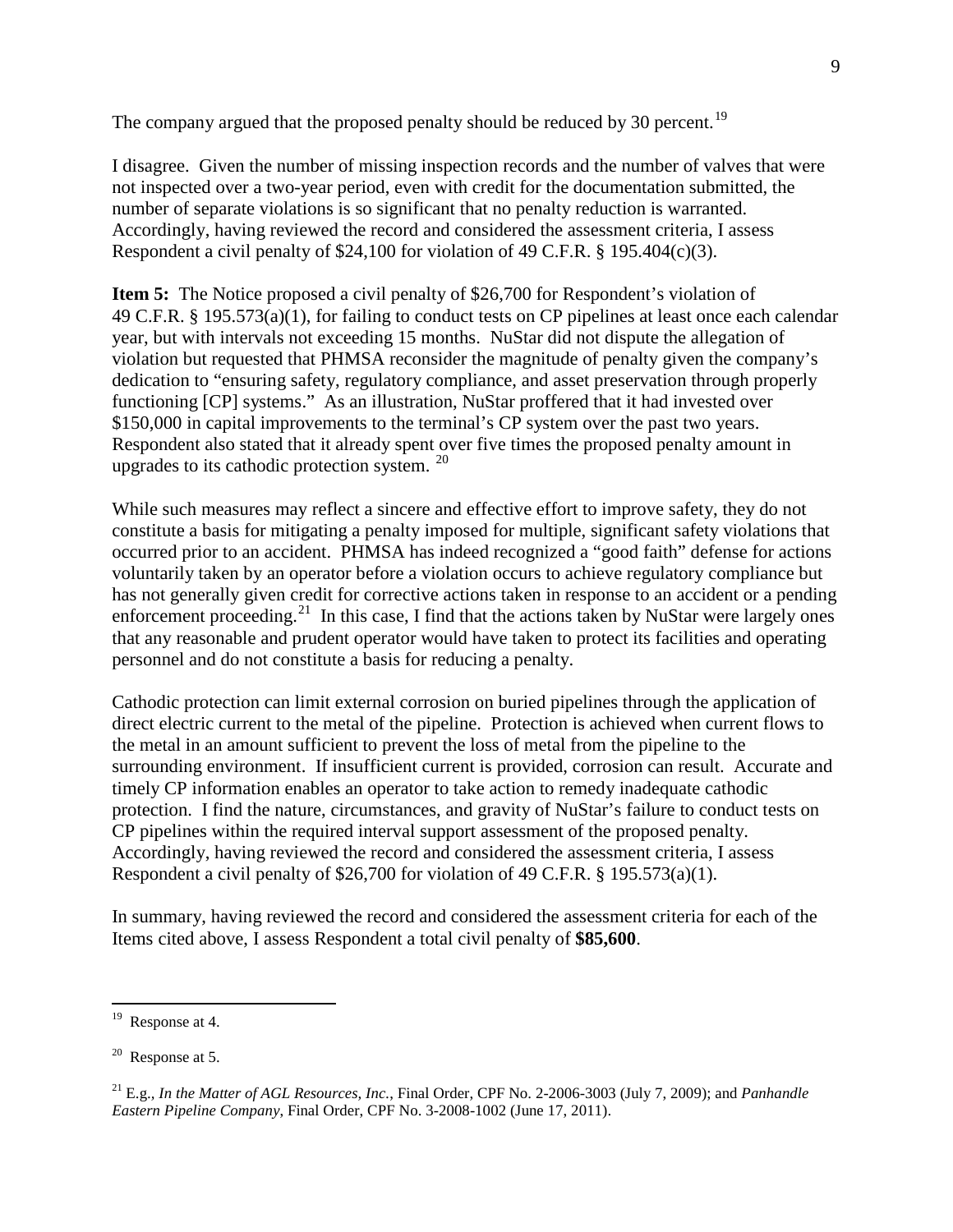Payment of the civil penalty must be made within 20 days of service. Federal regulations (49 C.F.R. § 89.21(b)(3)) require such payment to be made by wire transfer through the Federal Reserve Communications System (Fedwire), to the account of the U.S. Treasury. Detailed instructions are contained in the enclosure. Questions concerning wire transfers should be directed to: Financial Operations Division (AMZ-341), Federal Aviation Administration, Mike Monroney Aeronautical Center, P.O. Box 269039, Oklahoma City, Oklahoma 73125. The Financial Operations Division telephone number is (405) 954-8893.

Failure to pay the \$85,600 civil penalty will result in accrual of interest at the current annual rate in accordance with 31 U.S.C. § 3717, 31 C.F.R. § 901.9 and 49 C.F.R. § 89.23. Pursuant to those same authorities, a late penalty charge of six percent (6%) per annum will be charged if payment is not made within 110 days of service. Furthermore, failure to pay the civil penalty may result in referral of the matter to the Attorney General for appropriate action in a district court of the United States.

## **WARNING ITEM**

With respect to Item 4, the Notice alleged a probable violation of Part 195 but did not propose a civil penalty or compliance order for this item. Therefore, this is considered to be a warning item. The warning was for:

49 C.F.R. § 195.404 $(c)(3)$  (**Item 4**) — Respondent's alleged failure to maintain records for each inspection and test performed on firefighting equipment for at least two years at the Linden Terminal. Specifically, the Notice alleged that NuStar failed to provide any documentation verifying that a field storage tank used to fight fires at the Linden Terminal was in proper operating condition.

NuStar presented information in its Response showing that it had taken certain actions to address the cited item. If OPS finds a violation of this provision in a subsequent inspection, Respondent may be subject to future enforcement action.

Under 49 C.F.R. § 190.215, Respondent has the right to submit a Petition for Reconsideration of this Final Order. The petition must be sent to: Associate Administrator, Office of Pipeline Safety, PHMSA, 1200 New Jersey Avenue, SE, East Building, 2<sup>nd</sup> Floor, Washington, DC 20590, with a copy sent to the Office of Chief Counsel, PHMSA, at the same address. PHMSA will accept petitions received no later than 20 days after receipt of service of the Final Order by the Respondent, provided they contain a brief statement of the issue(s) and meet all other requirements of 49 C.F.R. § 190.215. The filing of a petition automatically stays the payment of any civil penalty assessed but does not stay any other provisions of the Final Order, including any required corrective actions. If Respondent submits payment of the civil penalty, the Final Order becomes the final administrative decision and the right to petition for reconsideration is waived.